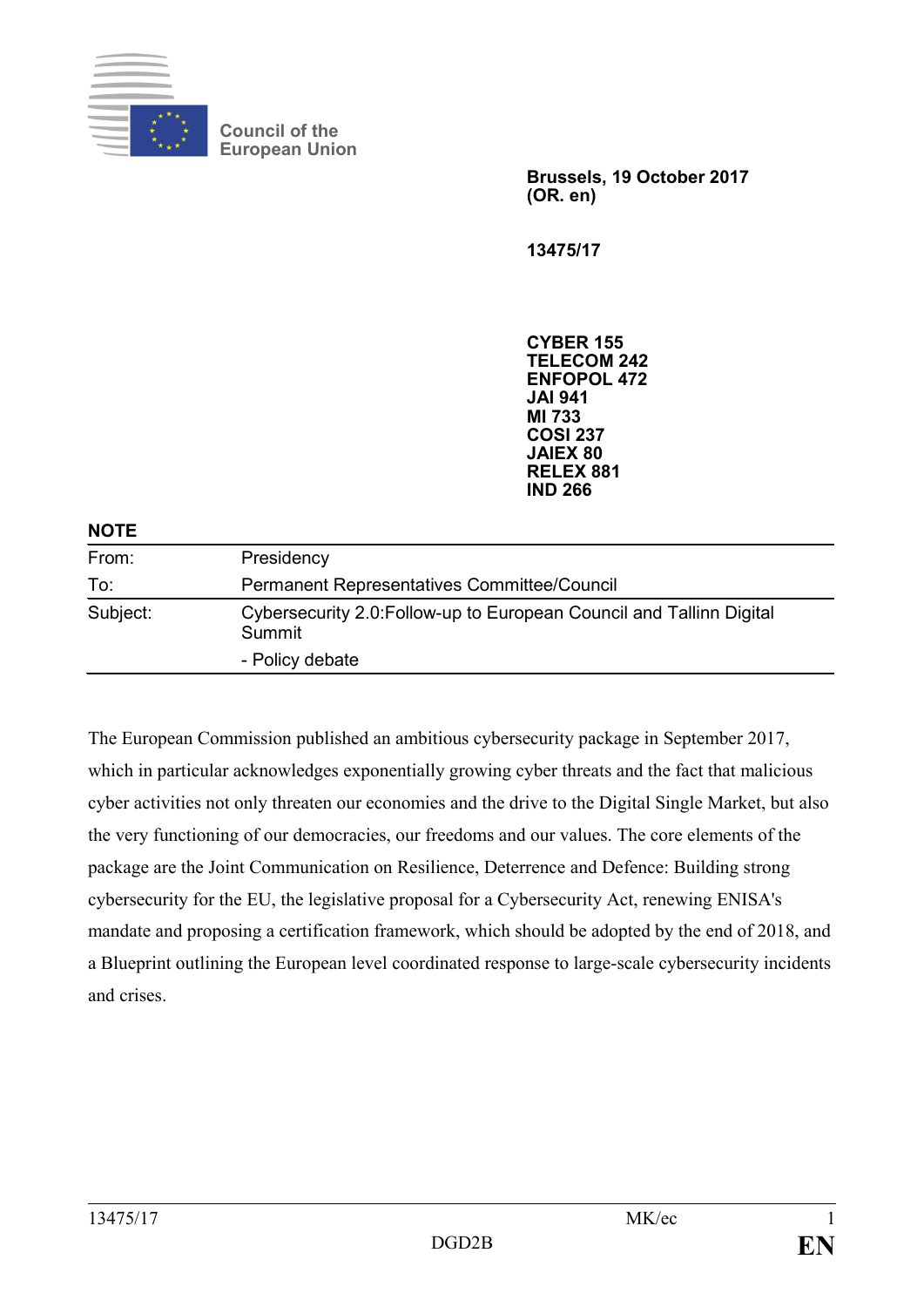The Council has rapidly undertaken several steps in response to the Commission's ambition with a view to the actual implementation of the package. Firstly, the work has already started and progressed to consolidate the views of the Council in a set of conclusions dedicated to the Joint Communication, to be approved by the General Affairs Council on 20 November. In parallel, the Presidency has already finalised the implementing guidelines for the Joint EU Diplomatic Response to Malicious Cyber Activities, creating a framework for the EU to use all of its political and diplomatic tools within the CFSP to respond to malicious cyber activities against the EU or its Member States.

Furthermore, the Presidency is set to start the examination of the "Cybersecurity Act" on 20 October, with the aim to report on progress to the TTE Council in December. Meanwhile, the Presidency is closely observing the implementation of the NIS Directive by Member States within the remits of the Cooperation Group and the CSIRTs Network. Progress in both groups' work is critical to the full implementation of the NIS Directive, which lays the ground for proceeding with further work on cybersecurity. Those steps are reflected in the priorities of the cyber programme of the Presidency trio**[1](#page-1-0)**, which also charts a way forward in other cybersecurity areas.

Cybersecurity questions were addressed at length by the Heads of States and Government at the Tallinn Digital Summit on 29 September 2017. It was clear that for the leaders in Tallinn, credible and efficient cybersecurity was clearly linked to the development of our Digital Single Market. In his Conclusions from that debate, the Estonian Prime Minister Ratas stated that "*We should make Europe a leader in cybersecurity by 2025, in order to ensure the trust, confidence, and protection of our citizens, consumers and enterprises online and to enable a free and law-governed internet*."

<span id="page-1-0"></span> $\mathbf{1}$ **<sup>1</sup>** WK 7101/2017.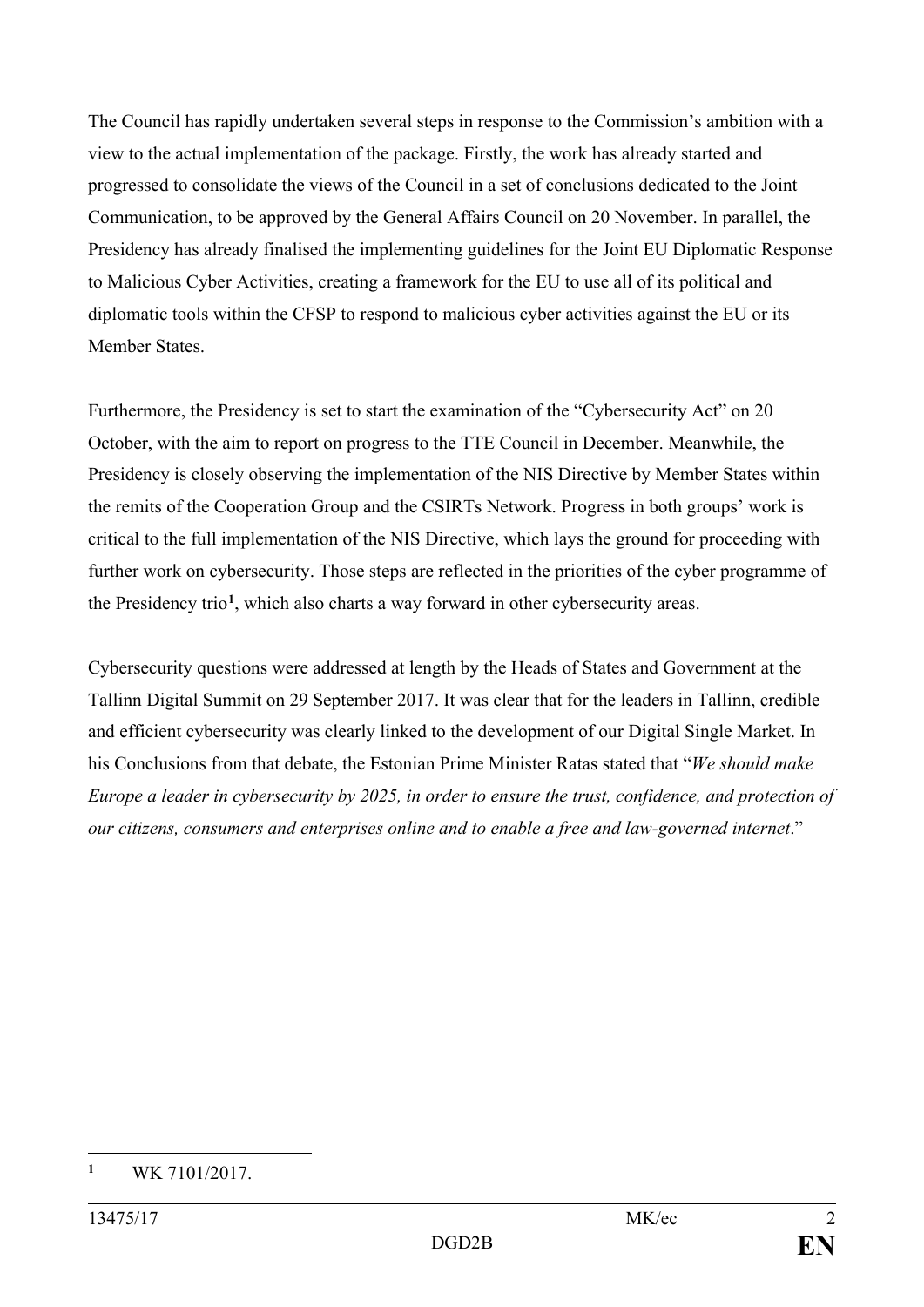Besides setting this ambition, our leaders emphasised in Tallinn the need to secure the integrity and legitimacy of democratic processes and to clearly focus on the need for the EU to have more of a common and comprehensive approach to cybersecurity, with particular emphasis on:

- specifying the need to work towards state-of-the-art security certification, a single cybersecurity market;
- improving both our national and EU-level preparedness to respond jointly and effectively to large-scale cybersecurity incidents and tackling robustly illegal content online;
- strengthening fight against cybercrime and the criminal use of internet, including by terrorists;
- improving cooperation between Member States on cybersecurity training, education and awareness-campaigns;
- the need to work more closely with the private sector, and the need for investments into secure and novel technologies that could contribute to the security of all sectors of the economy;

Delivery on this ambition requires a clear commitment of political will and resources from both EU Institutions and Member States and, particularly given the sensitivities related to cybersecurity, an active role for Member States in steering the implementation of the cyber package. With that in mind, the Presidency proposes to draw up a specific implementation timeline that would reflect the consolidated vision outlined in the draft Council Conclusions. The trio Presidencies have also agreed to create an Action Plan for the implementation of the cybersecurity package, which should serve as a living document, regularly reviewed. This will allow assessment of the progress at working level (by the Council Horizontal Working Party for Cyber Issues) with further reporting to the Council and its preparatory bodies.